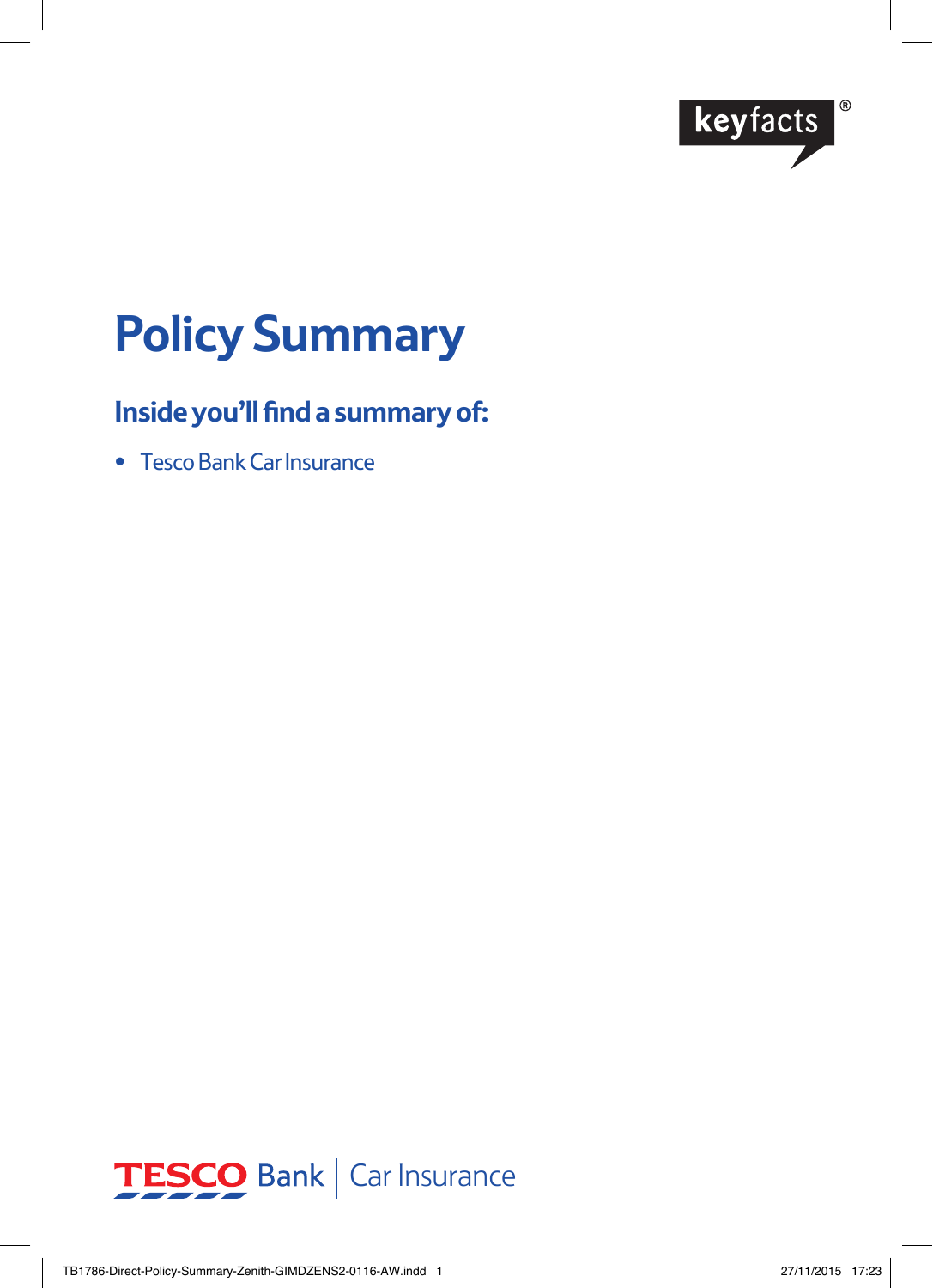# **Tesco Bank Car Insurance Policy Summary**



Tesco Bank Car Insurance is underwritten by Zenith Insurance Plc, except for Section M – Motor Legal Protection (Tesco Legal Guard) which is underwritten by Ageas Insurance Limited. Zenith Insurance Plc is regulated by the Gibraltar Financial Services Commission and subject to a limited regulation by the Financial Conduct Authority and the Prudential Regulation Authority in respect of underwriting business in the UK. Ageas Insurance Limited is authorised by the Prudential Regulation Authority and regulated by the Financial Conduct Authority and the Prudential Regulation Authority. Tesco Bank acts as an insurance intermediary.

The contract is made up of:

- The Policy Booklet, this gives full details of the terms and conditions.
- Policy Schedule, this shows the period of insurance, which sections of the policy apply, whether your cover is comprehensive (Comp), third party fire and theft (TPF&T) or third party only (TPO) and details of applicable excesses and endorsements.
- Statement of Fact, this shows the information you have provided to us.

You must tell Tesco Bank about any changes to the information detailed on your Statement of Fact or Policy Schedule. Please remember that if you do not tell Tesco Bank about any changes this could result in your contract of insurance being voided (as if the policy never existed), all claims under your policy being refused and all premiums that you have paid being retained.

# **Significant Features and Benefits (Cover)**

Tesco Bank will inform you of your level of policy cover. This will also be shown on your quotation documents and on your Policy Schedule when cover is issued.

| Cover                           | <b>Comp</b> | <b>TPF&amp;T</b> |      | <b>TPO</b> Significant Limitations                                                                                                                                                                                            | <b>Policy Section</b> |
|---------------------------------|-------------|------------------|------|-------------------------------------------------------------------------------------------------------------------------------------------------------------------------------------------------------------------------------|-----------------------|
| Liabilities to third<br>parties | <b>Yes</b>  | <b>Yes</b>       | Yes: | E20 million limit for third party property damage<br>and, subject to written approval, £5 million limit<br>for costs and expenses.                                                                                            | н                     |
| Use of your<br>car in EU        | Yes         | <b>Yes</b>       | Yes  | For Comp or TPF&T policies, cover is extended<br>for use of the car in the EU for up to 90 days<br>during the policy year.<br>All policies are covered for third party liabilities<br>for the duration of cover under EU law. |                       |

keyfacts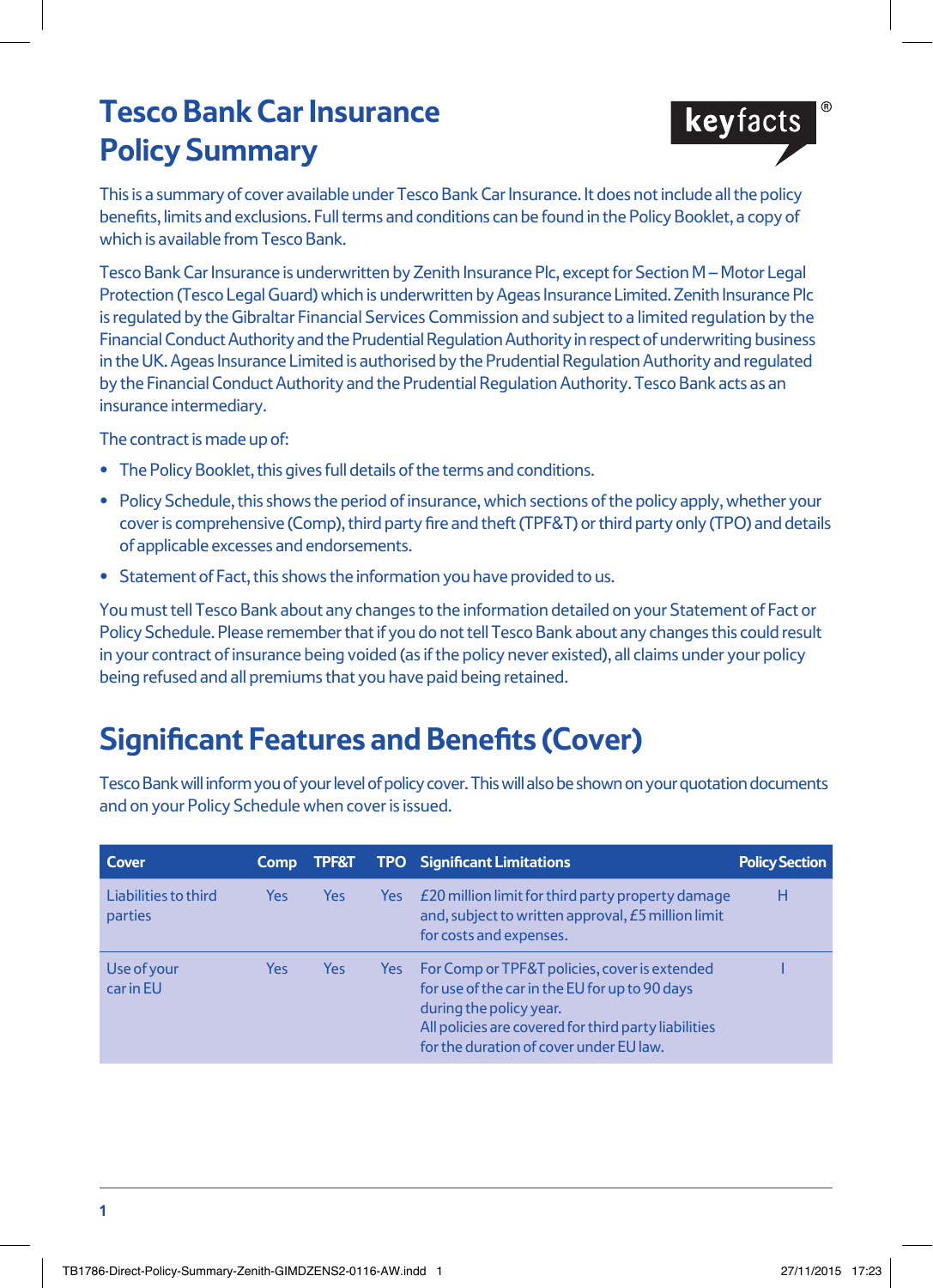| <b>No</b><br>No<br>Market value.<br>Accidental damage to<br>Yes<br>A<br>Subject to excesses.<br>own car<br>Additional excesses for young or inexperienced<br>drivers.<br>New car replacement only for cars up to<br>1 year old and where you are the first and only<br>registered keeper.<br>No cover if claim occurs while you, or any named<br>driver, is driving illegally due to exceeding the<br>legal limit of alcohol or the use of drugs.<br><b>Yes</b><br>No<br>Market value.<br>C<br>Damage to<br>Yes<br>own car by<br>Subject to excesses.<br>fire or theft<br>New car replacement only for cars up to<br>1 year old and where you are the first and only<br>registered keeper.<br><b>Yes</b><br>No<br>Unlimited for manufacturer's standard fit.<br>L<br>Audio, navigational,<br>Yes<br>phone and<br>£1,000 limit for non-manufacturer fit (in both<br>entertainment<br>circumstances equipment must be permanently<br>fitted to the car).<br>equipment<br>Yes<br><b>No</b><br>No<br>Up to £200 for each incident.<br>G<br>Personal belongings<br><b>Windscreen cover</b><br><b>No</b><br>£125 limit for replacement and $E40$ limit for repair<br>B<br>Yes<br>No<br>if Tesco Glass Line is not used. Subject to excesses.<br>Personal accident<br><b>Yes</b><br><b>No</b><br>No<br>Е<br>Cover is only for policyholder or partner.<br>Death £5,000.<br>Loss of sight or limb £5,000.<br>Maximum of £10,000 for any one accident and<br>£5,000 limit to any one person in one accident.<br><b>No</b><br>No<br>F<br><b>Medical expenses</b><br>Yes<br>Up to £100 in medical expenses for each injured<br>person in your car.<br><b>No</b><br>Only provided where your car is being repaired<br>D<br>Courtesy car<br>Yes<br>No<br>by one of our approved repairers for as long as<br>the repairs take. Vehicle provided will typically<br>be a small city car.<br>A courtesy car will not be provided if your vehicle<br>is written off or declared a total loss, or the<br>vehicle being repaired is a van.<br><b>Onward travel</b><br><b>No</b><br>No<br>Up to £150 refunded towards the costs of<br>N<br>Yes<br>completing a journey.<br>N<br><b>Uninsured driver</b><br>Yes<br><b>No</b><br>No<br>No claim discount reinstated and excess refunded<br>if an identified, uninsured driver is responsible for<br>promise<br>loss or damage to your car.<br>N<br>Theft of keys<br>Yes<br><b>No</b><br>No<br>Up to £500 refunded towards the costs of<br>replacing locks and keys.<br>Subject to excess. | Cover | <b>Comp</b> | <b>TPF&amp;T</b> | <b>TPO</b> | <b>Significant Limitations</b> | <b>Policy Section</b> |
|--------------------------------------------------------------------------------------------------------------------------------------------------------------------------------------------------------------------------------------------------------------------------------------------------------------------------------------------------------------------------------------------------------------------------------------------------------------------------------------------------------------------------------------------------------------------------------------------------------------------------------------------------------------------------------------------------------------------------------------------------------------------------------------------------------------------------------------------------------------------------------------------------------------------------------------------------------------------------------------------------------------------------------------------------------------------------------------------------------------------------------------------------------------------------------------------------------------------------------------------------------------------------------------------------------------------------------------------------------------------------------------------------------------------------------------------------------------------------------------------------------------------------------------------------------------------------------------------------------------------------------------------------------------------------------------------------------------------------------------------------------------------------------------------------------------------------------------------------------------------------------------------------------------------------------------------------------------------------------------------------------------------------------------------------------------------------------------------------------------------------------------------------------------------------------------------------------------------------------------------------------------------------------------------------------------------------------------------------------------------------------------------------------------------------------------------------------------------------------------------------------------------|-------|-------------|------------------|------------|--------------------------------|-----------------------|
|                                                                                                                                                                                                                                                                                                                                                                                                                                                                                                                                                                                                                                                                                                                                                                                                                                                                                                                                                                                                                                                                                                                                                                                                                                                                                                                                                                                                                                                                                                                                                                                                                                                                                                                                                                                                                                                                                                                                                                                                                                                                                                                                                                                                                                                                                                                                                                                                                                                                                                                    |       |             |                  |            |                                |                       |
|                                                                                                                                                                                                                                                                                                                                                                                                                                                                                                                                                                                                                                                                                                                                                                                                                                                                                                                                                                                                                                                                                                                                                                                                                                                                                                                                                                                                                                                                                                                                                                                                                                                                                                                                                                                                                                                                                                                                                                                                                                                                                                                                                                                                                                                                                                                                                                                                                                                                                                                    |       |             |                  |            |                                |                       |
|                                                                                                                                                                                                                                                                                                                                                                                                                                                                                                                                                                                                                                                                                                                                                                                                                                                                                                                                                                                                                                                                                                                                                                                                                                                                                                                                                                                                                                                                                                                                                                                                                                                                                                                                                                                                                                                                                                                                                                                                                                                                                                                                                                                                                                                                                                                                                                                                                                                                                                                    |       |             |                  |            |                                |                       |
|                                                                                                                                                                                                                                                                                                                                                                                                                                                                                                                                                                                                                                                                                                                                                                                                                                                                                                                                                                                                                                                                                                                                                                                                                                                                                                                                                                                                                                                                                                                                                                                                                                                                                                                                                                                                                                                                                                                                                                                                                                                                                                                                                                                                                                                                                                                                                                                                                                                                                                                    |       |             |                  |            |                                |                       |
|                                                                                                                                                                                                                                                                                                                                                                                                                                                                                                                                                                                                                                                                                                                                                                                                                                                                                                                                                                                                                                                                                                                                                                                                                                                                                                                                                                                                                                                                                                                                                                                                                                                                                                                                                                                                                                                                                                                                                                                                                                                                                                                                                                                                                                                                                                                                                                                                                                                                                                                    |       |             |                  |            |                                |                       |
|                                                                                                                                                                                                                                                                                                                                                                                                                                                                                                                                                                                                                                                                                                                                                                                                                                                                                                                                                                                                                                                                                                                                                                                                                                                                                                                                                                                                                                                                                                                                                                                                                                                                                                                                                                                                                                                                                                                                                                                                                                                                                                                                                                                                                                                                                                                                                                                                                                                                                                                    |       |             |                  |            |                                |                       |
|                                                                                                                                                                                                                                                                                                                                                                                                                                                                                                                                                                                                                                                                                                                                                                                                                                                                                                                                                                                                                                                                                                                                                                                                                                                                                                                                                                                                                                                                                                                                                                                                                                                                                                                                                                                                                                                                                                                                                                                                                                                                                                                                                                                                                                                                                                                                                                                                                                                                                                                    |       |             |                  |            |                                |                       |
|                                                                                                                                                                                                                                                                                                                                                                                                                                                                                                                                                                                                                                                                                                                                                                                                                                                                                                                                                                                                                                                                                                                                                                                                                                                                                                                                                                                                                                                                                                                                                                                                                                                                                                                                                                                                                                                                                                                                                                                                                                                                                                                                                                                                                                                                                                                                                                                                                                                                                                                    |       |             |                  |            |                                |                       |
|                                                                                                                                                                                                                                                                                                                                                                                                                                                                                                                                                                                                                                                                                                                                                                                                                                                                                                                                                                                                                                                                                                                                                                                                                                                                                                                                                                                                                                                                                                                                                                                                                                                                                                                                                                                                                                                                                                                                                                                                                                                                                                                                                                                                                                                                                                                                                                                                                                                                                                                    |       |             |                  |            |                                |                       |
|                                                                                                                                                                                                                                                                                                                                                                                                                                                                                                                                                                                                                                                                                                                                                                                                                                                                                                                                                                                                                                                                                                                                                                                                                                                                                                                                                                                                                                                                                                                                                                                                                                                                                                                                                                                                                                                                                                                                                                                                                                                                                                                                                                                                                                                                                                                                                                                                                                                                                                                    |       |             |                  |            |                                |                       |
|                                                                                                                                                                                                                                                                                                                                                                                                                                                                                                                                                                                                                                                                                                                                                                                                                                                                                                                                                                                                                                                                                                                                                                                                                                                                                                                                                                                                                                                                                                                                                                                                                                                                                                                                                                                                                                                                                                                                                                                                                                                                                                                                                                                                                                                                                                                                                                                                                                                                                                                    |       |             |                  |            |                                |                       |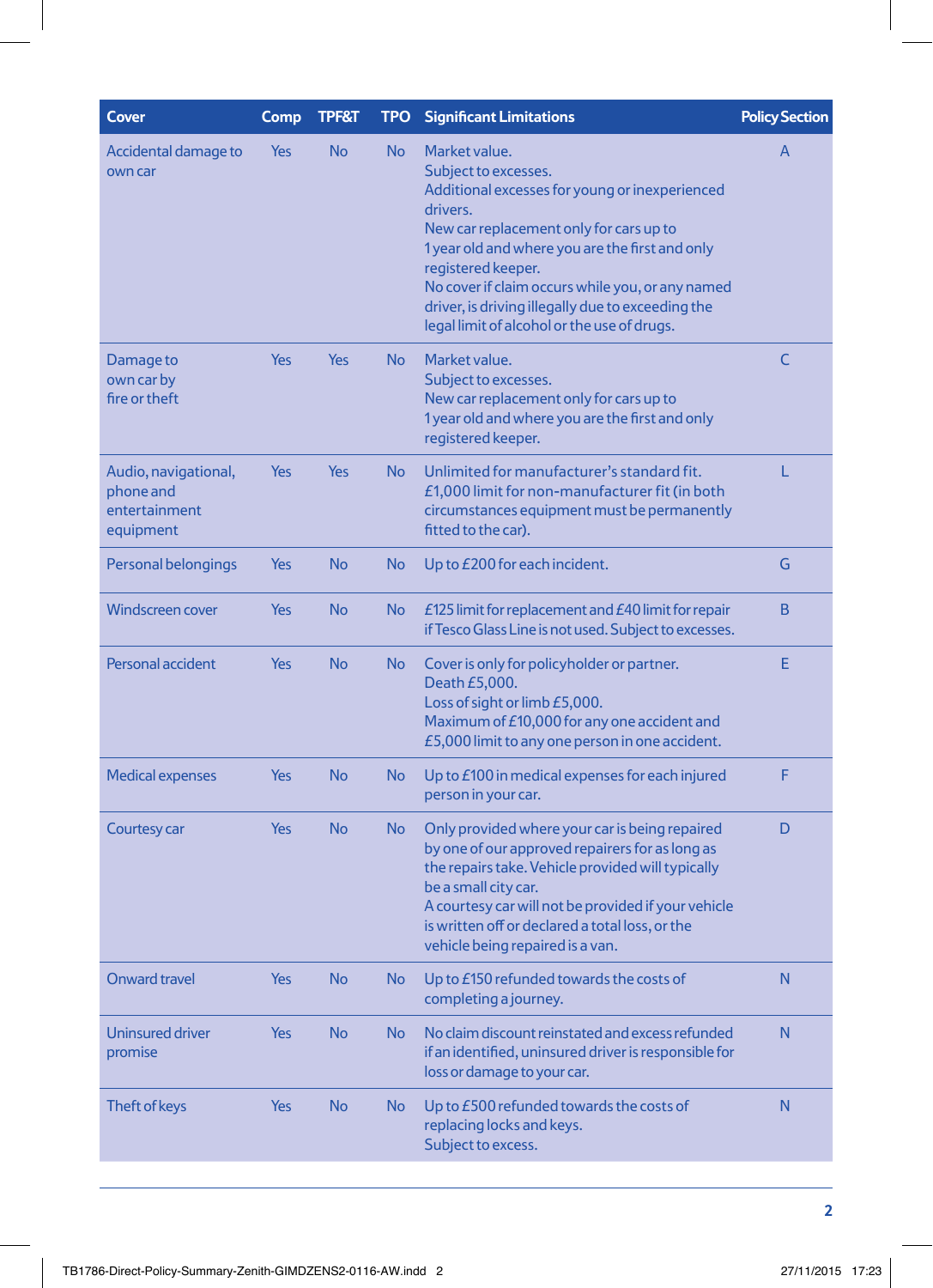| <b>Cover</b>                                                                                       | Comp       | <b>TPF&amp;T</b> | <b>TPO</b> | <b>Significant Exclusions and Limitations</b>                                                                                                                                                                                                                                                                                                                                                                                                                                                                                                            | <b>Policy Section</b> |
|----------------------------------------------------------------------------------------------------|------------|------------------|------------|----------------------------------------------------------------------------------------------------------------------------------------------------------------------------------------------------------------------------------------------------------------------------------------------------------------------------------------------------------------------------------------------------------------------------------------------------------------------------------------------------------------------------------------------------------|-----------------------|
| Loss of or damage to:                                                                              |            |                  |            |                                                                                                                                                                                                                                                                                                                                                                                                                                                                                                                                                          |                       |
| $\bullet$ The car                                                                                  | <b>Yes</b> | Yes              | <b>No</b>  | When no-one is in the car unless all its<br>windows, doors, roof openings and hood<br>are closed and locked and all keys or devices<br>are kept securely away from the car by you                                                                                                                                                                                                                                                                                                                                                                        | A&C                   |
| • Personal belongings                                                                              | <b>Yes</b> | <b>No</b>        | <b>No</b>  |                                                                                                                                                                                                                                                                                                                                                                                                                                                                                                                                                          | G                     |
| • Audio, navigational,<br>phone and<br>entertainment<br>equipment                                  | <b>Yes</b> | Yes              | <b>No</b>  | or the person authorised to use the car.<br>There is no cover for locks and keys beyond<br>the cover provided under Section N (which<br>does not apply to TPF&T and TPO policies).                                                                                                                                                                                                                                                                                                                                                                       | L                     |
| Loss of or damage<br>to the car or audio,<br>navigational, phone<br>and entertainment<br>equipment | Yes        | <b>Yes</b>       | <b>No</b>  | Extra costs due to parts or replacements not<br>being available in the UK, Northern Ireland,<br>Channel Islands or Isle of Man.<br>Caused by someone taking the car without<br>your permission, unless the incident is reported<br>to the police and assigned a crime reference<br>number and you do not subsequently make<br>any statement to the police that the car was<br>taken with your permission.<br>Deliberate damage to the car by anyone<br>insured under your policy.                                                                        | A, C & L              |
| Liabilities to third<br>parties for driving<br>a car which does not<br>belong to you               | Yes        | <b>Yes</b>       | <b>Yes</b> | Cover only applies for the policyholder and only<br>if shown on the certificate of motor insurance.<br>Use outside UK, Northern Ireland, Channel<br>Islands or Isle of Man is not covered. A car<br>registered outside the UK, Northern Ireland,<br>Channel Islands or Isle of Man is not covered.<br>If your car is disposed of or damaged beyond<br>economical repair.<br>Cover is not provided when using a car for<br>which there is no current and valid policy of<br>insurance in place.<br>No cover for damage to the vehicle you are<br>driving. | H                     |
| Audio, navigational<br>phone and<br>entertainment<br>equipment                                     | Yes        | Yes              | <b>No</b>  | Equipment not permanently fitted to<br>the car.                                                                                                                                                                                                                                                                                                                                                                                                                                                                                                          | L                     |
| Personal belongings                                                                                | Yes        | <b>No</b>        | <b>No</b>  | Money, business goods, tools and telephones.                                                                                                                                                                                                                                                                                                                                                                                                                                                                                                             | G                     |
| Personal accident                                                                                  | Yes        | <b>No</b>        | <b>No</b>  | Suicide.<br>Failure to wear a seat belt.<br>If a driver is driving illegally due to exceeding<br>the legal limit of alcohol or use of drugs.                                                                                                                                                                                                                                                                                                                                                                                                             | E                     |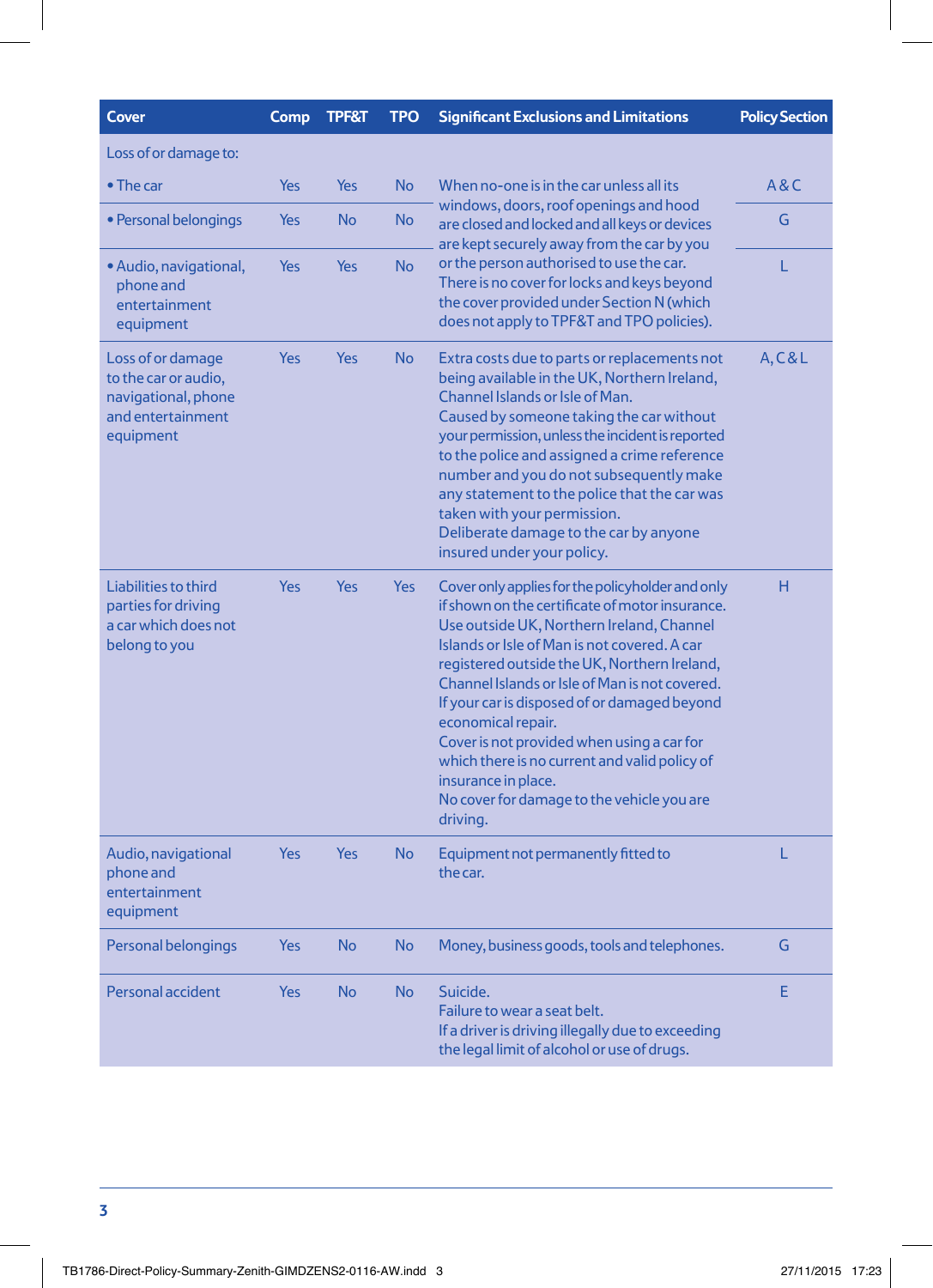| <b>Cover</b>                                                                                                                                                                                                                                                                                                                                                        | Comp                     | TPF&T     | <b>TPO</b>                                                                                       | <b>Significant Exclusions and Limitations</b>                                                                                                                                                                                                                                                                                                                                                                                 | <b>Policy Section</b> |
|---------------------------------------------------------------------------------------------------------------------------------------------------------------------------------------------------------------------------------------------------------------------------------------------------------------------------------------------------------------------|--------------------------|-----------|--------------------------------------------------------------------------------------------------|-------------------------------------------------------------------------------------------------------------------------------------------------------------------------------------------------------------------------------------------------------------------------------------------------------------------------------------------------------------------------------------------------------------------------------|-----------------------|
| <b>Windscreen cover</b>                                                                                                                                                                                                                                                                                                                                             | <b>Yes</b>               | <b>No</b> | <b>No</b>                                                                                        | Extra costs due to parts or replacements<br>not being available in the UK, Northern<br>Ireland, Channel Islands or Isle of Man.<br>Repair or replacement of broken or<br>damaged sunroofs, fixed or moveable<br>glass roof panels and the associated<br>mechanisms. The hood or roof structure<br>of a convertible or cabriolet vehicle and<br>the associated mechanisms.<br>Windows and windscreens unless made<br>of glass. | B                     |
| Onward travel                                                                                                                                                                                                                                                                                                                                                       | <b>Yes</b>               | <b>No</b> | <b>No</b>                                                                                        | Cover is subject to a valid claim under section<br>A or C.<br>Incidents outside of the UK, Northern Ireland,<br>Channel Islands or Isle of Man excluded.<br>The costs of fuel or other fluids, meals, drinks,<br>newspapers or telephone calls excluded.                                                                                                                                                                      | N                     |
| <b>Uninsured driver</b><br>promise                                                                                                                                                                                                                                                                                                                                  | <b>Yes</b>               | <b>No</b> | <b>No</b>                                                                                        | The responsible uninsured driver must be<br>identified.                                                                                                                                                                                                                                                                                                                                                                       | N                     |
| <b>Theft of Keys</b><br>Cover to replace locks,<br>immobilisers, remotes<br>or keys where there is<br>a risk of your vehicle<br>being stolen as a direct<br>result of the theft of<br>your car keys                                                                                                                                                                 | Yes                      | <b>No</b> | No                                                                                               | Key thefts must be reported to us and the police<br>within 24 hours.<br>There is no cover if the keys, transmitter or<br>entry cards were in or on your vehicle at the<br>time of the theft.                                                                                                                                                                                                                                  | N                     |
| <b>Motor Legal Protection</b><br>(Tesco Legal Guard)<br>Up to £100,000                                                                                                                                                                                                                                                                                              | <b>Yes</b><br><b>Yes</b> |           | <b>Yes</b>                                                                                       | Cover is only available if a claim is more likely<br>than not to be successful and if any judgement<br>is more likely than not to be enforced.                                                                                                                                                                                                                                                                                | M                     |
| of cover for legal<br>costs and expenses to<br>enable you to claim<br>compensation for<br>personal injury and/<br>or personal losses<br>following a road traffic<br>accident within the<br>EU from the person<br>responsible for the<br>accident. Tesco Legal<br>Guard, if considered<br>necessary, will appoint<br>a specialist solicitor to<br>pursue your claim. |                          |           | Cover is not available if you appoint a solicitor<br>without first contacting Tesco Legal Guard. | M                                                                                                                                                                                                                                                                                                                                                                                                                             |                       |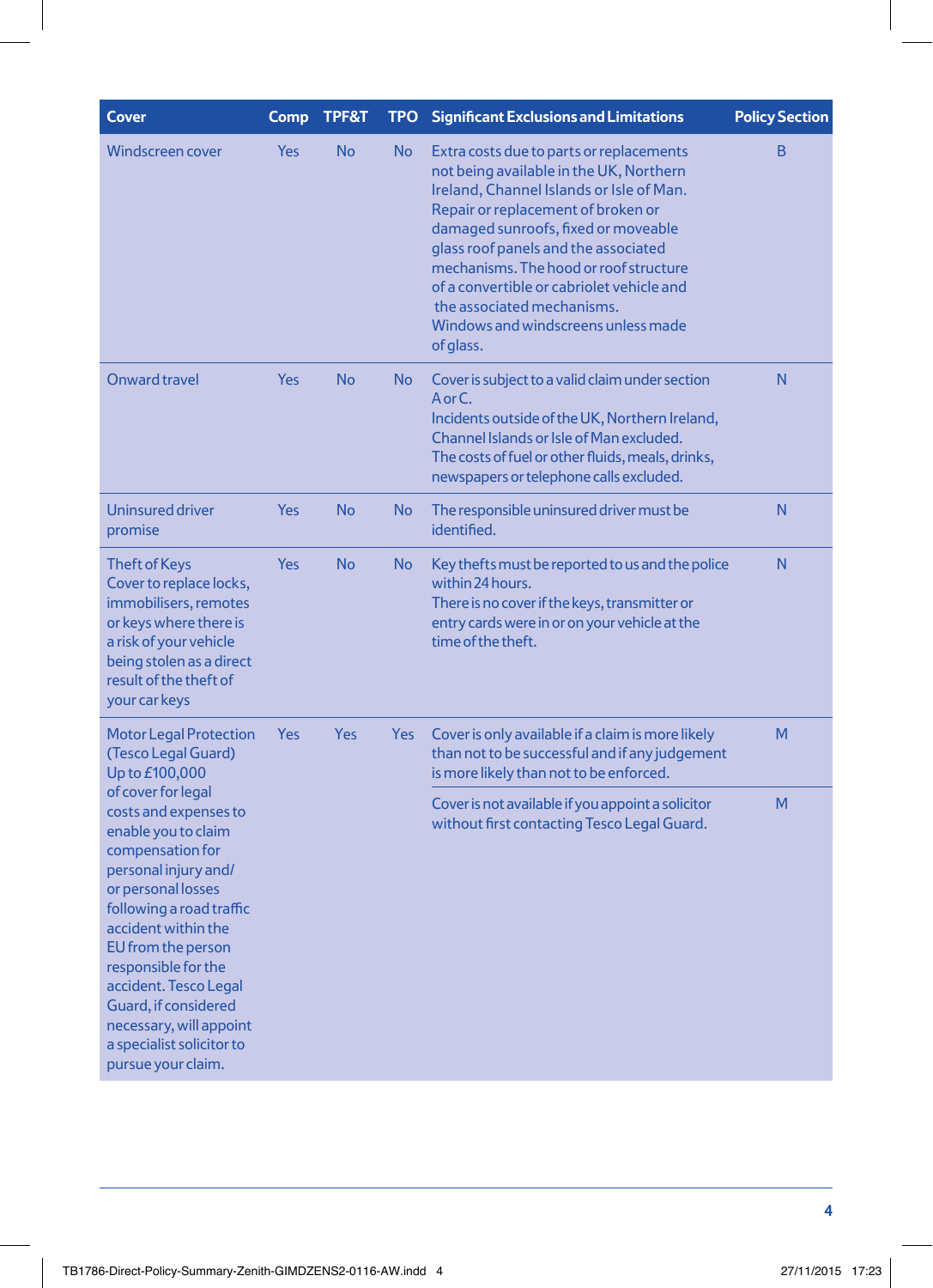# **Procedures**

### Cancellation Procedure

### **If you cancel within the cooling-off period**

You have 14 days from when you receive your policy documents or enter into this contract, whichever is later, to notify the administrator if you want to cancel your policy. This is known as the 'cooling-off period'. You can cancel by phoning the administrator and cancellation can take effect immediately or from a later date, although it cannot be backdated to an earlier date. If cover has not yet started, the administrator will refund any premium paid in full. If cover has started, the administrator will refund your premium for the time that was left on your policy as long as you have not made a claim where the car is written off or declared a total loss.

If a total loss claim has been made in the 'cooling-off period', you must pay the full annual premium and you will not be entitled to any refund.

#### **If you cancel outside the cooling-off period**

After the cooling-off period, you can cancel this policy by phoning the administrator and cancellation can take effect immediately or from a later date, although it cannot be backdated to an earlier date.

If no claims have been made during the current period of insurance, the administrator will refund your premium for the time that was left on your policy, less its cancellation charge.

If any claim has been made during the current period of insurance, you must pay the full annual premium, plus a cancellation charge, and you will not be entitled to any refund.

#### **If we cancel**

The administrator, on our behalf, or we can cancel this policy, for a valid reason or on serious grounds, by sending you seven days notice of cancellation to your last known address. Examples of a valid reason or serious grounds may include, but are not limited to:

- Non-payment of premium (including missed direct debit payments) that is not resolved following our reminders.
- Not providing proof of no claims discount that is not resolved following our reminders.
- Failing to comply with the policy conditions, as outlined in the policy booklet.
- Failing to cooperate and/or provide the necessary information required to enable us, or the administrator, to administer your policy, claim or investigate fraud.
- Where fraud is suspected.
- Where threatening, abusive or offensive behaviour has been used towards us or the administrator.
- Where any change you tell us about occurring during the term of your policy that alters the information on your policy documents resulting in us no longer being able to continue cover.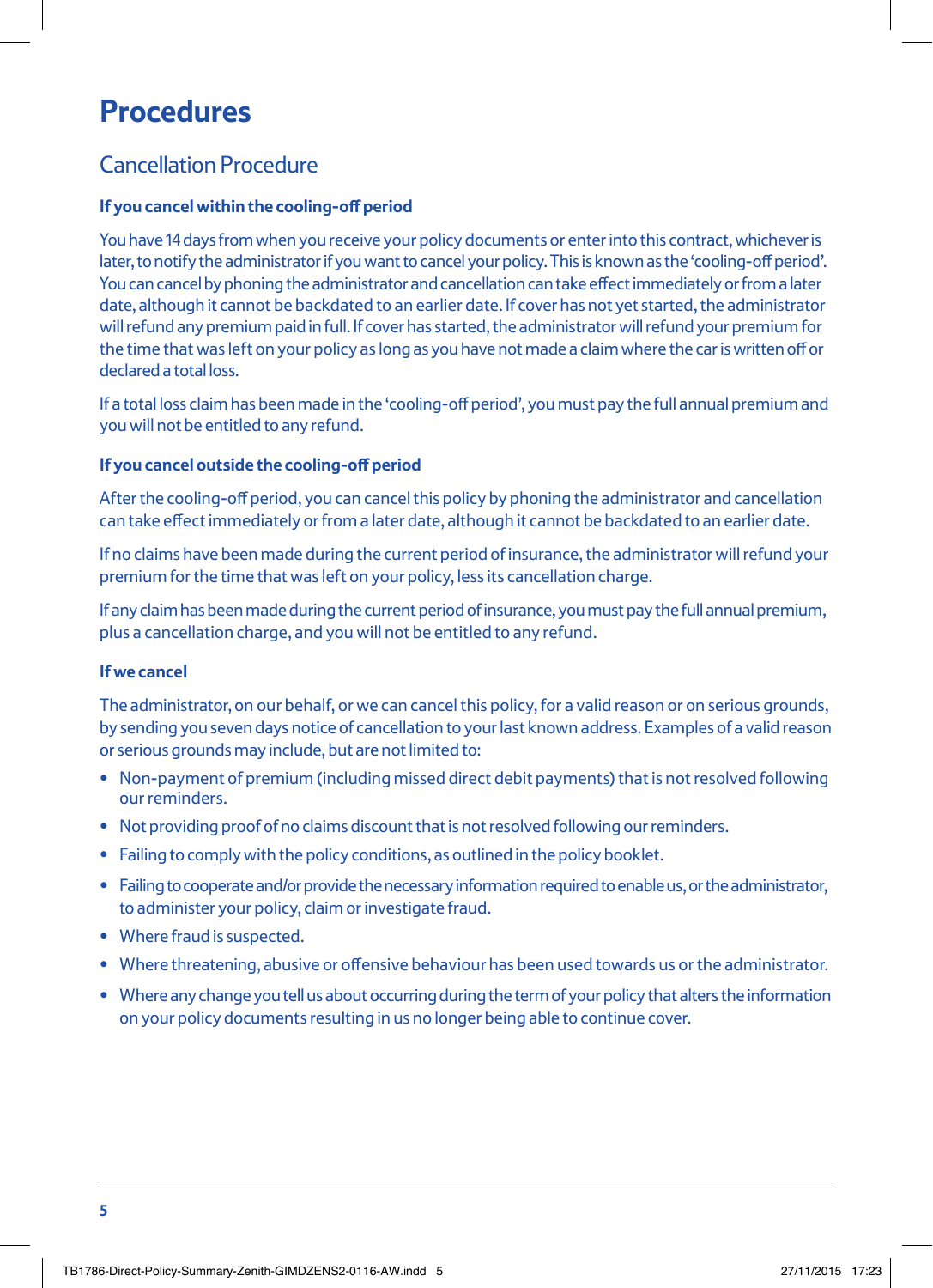If no claims have been made during the current period of insurance, the administrator will refund your premium for the time that was left on your policy, less its cancellation charge.

If any claim has been made during the current period of insurance, you must pay the full annual premium, plus a cancellation charge, and you will not be entitled to any refund.

### How to make a claim

#### **Call our 24-hour UK-based Claims Line on 0330 024 0014.**

It will be useful if you have your policy number however if not, you will need to quote your registration number.

If you have comprehensive cover, telephone Tesco Glass Line on 0345 677 8888 if your windscreen or windows only are damaged.

## No Claim Discount

If your No Claim Discount is not protected and a claim is made during the period of insurance, the discount will be reduced in accordance with our step back scale shown in the table below:

| <b>Current NCD</b> | <b>NCD</b> at renewal<br>after 1 claim<br>in current year | <b>NCD</b> at renewal<br>after 2 claims<br>in current year | <b>NCD</b> at renewal<br>after 3 claims<br>in current year, |
|--------------------|-----------------------------------------------------------|------------------------------------------------------------|-------------------------------------------------------------|
| 0-2 Years          | 0 Years                                                   | 0 Years                                                    | 0 Years                                                     |
| 3 Years            | 1Years                                                    | 0 Years                                                    | 0 Years                                                     |
| 4 Years            | 2 Years                                                   | 0 Years                                                    | 0 Years                                                     |
| 5+ Years           | <b>3 Years</b>                                            | 1Years                                                     | 0 Years                                                     |

If we make a full recovery of the claim cost from a third party your No Claim Discount will be reinstated.

If you have chosen to protect your No Claim Discount, it will not be reduced provided you do not have more than two claims in the policy year (or in any three year period if you continue to renew your insurance).

If you have more claims you will have exceeded the limit for the protection to apply and your no claims discount will reduce in accordance with the step back scale shown opposite.

### What to do if you have a complaint

If you have experienced a problem in relation to your Tesco Bank Car Insurance policy, we will aim to resolve it as quickly and fairly as possible. We have the following complaints procedure which you can follow if you are dissatisfied with the service you have received.